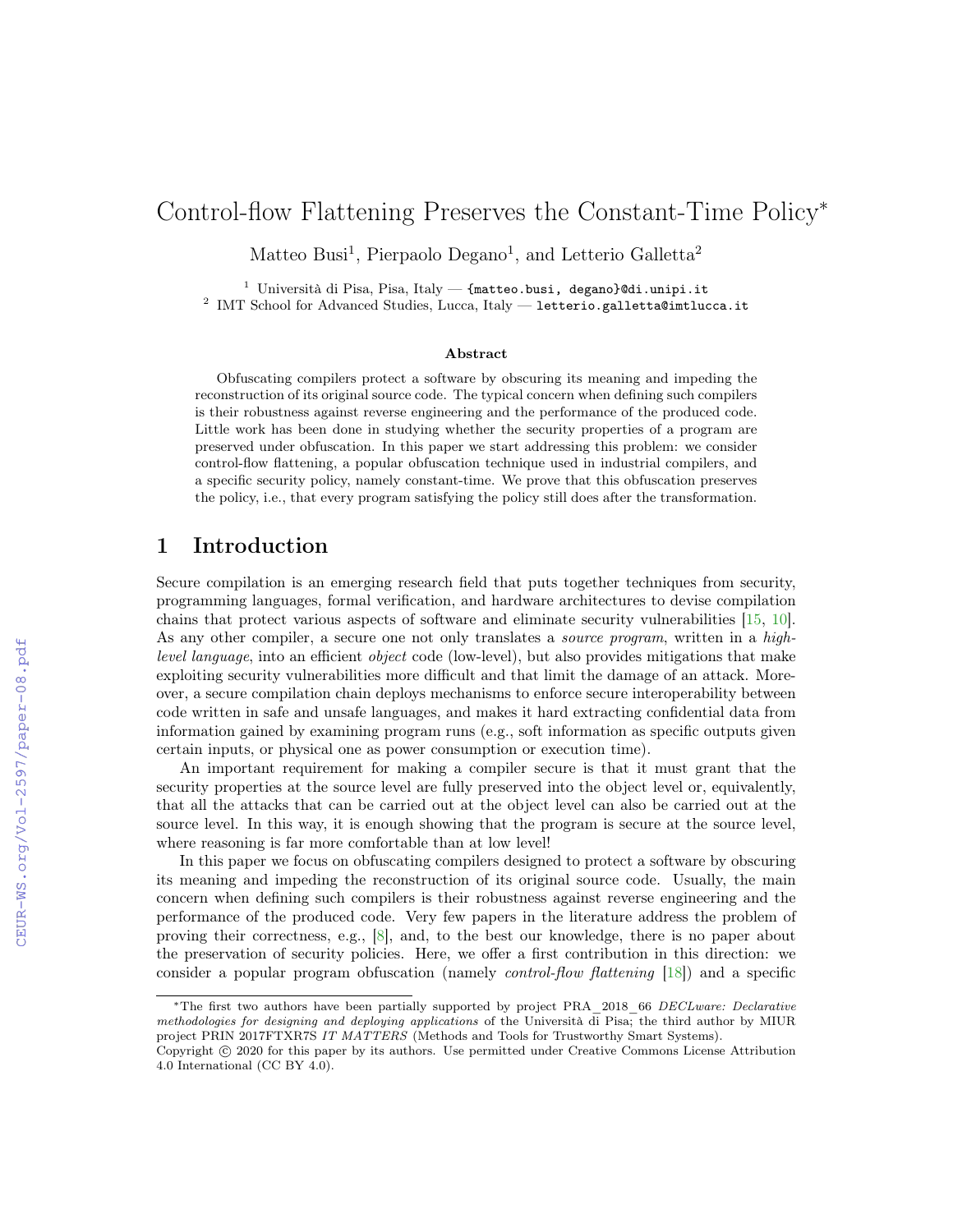security policy (namely *constant-time*), and we prove that every program satisfying the policy still does after the transformation, i.e., the obfuscation preservers the policy.

For the sake of presentation, our source language is rather essential, as well as our illustrative examples. The proof that control-flow flattening is indeed secure follows the approach of [\[3\]](#page-9-0) (briefly presented in Section [2\)](#page-2-0), and only needs paper-and-pencil on our neat, foundational setting. Intuitively, we prove that if two executions of a program on different secret values are indistinguishable (i.e., they take the same time), then also the executions of its obfuscated version are indistinguishable (Section [3\)](#page-5-0).

Actually, we claim that extending our results to a richer language will only require to handle more details with no relevant changes in the structure of the proof itself; similarly, other security properties can be accommodated with no particular effort in this framework, besides those already studied in [\[3\]](#page-9-0), and also other program transformations can be proved to preserve security in the same manner.

Below, we present the security policy and the transformation of interest.

Constant-time policy An intruder can extract confidential data by observing the physical behavior of a system, through the so-called side-channel attacks. The idea is that the attacker can recover some pieces of confidential information or can get indications on which parts are worth her cracking efforts, by measuring some physical quantity about the execution, e.g., power consumption and time. Many of these attacks, called timing-based attacks, exploit the execution time of programs [\[17\]](#page-10-0). For example, if the program branches on a secret, the attacker may restrict the set of values it may assume, whenever the two branches have different execution times and the attacker can measure and compare them. A toy example follows (in a sugared syntax), where a user digits her pin then checked against the stored one character by character: here the policy is violated since checking a correct pin takes longer than a wrong one.

```
1 pin := read\_secret();
2 current_char := 1;
3 while (current_char ≤ stored_pin_length and pin(current_char) = stored_pin(current_char))
4 current_char := current_char+1;
5
6 if (current_char = stored_pin_length+1) then print("OK!);
7 else print("KO!");
```
Many mitigations of timing-based attacks have been proposed, both hardware and software. The program counter [\[19\]](#page-10-1) and the constant-time [\[5\]](#page-9-1) policies are software-based countermeasures, giving rise to the *constant-time programming* discipline. It makes programs *constant-time* w.r.t. secrets, i.e., the running times of programs is independent of secrets. The requirement to achieve is that neither the control-flow of programs nor the sequence of memory accesses depend on secrets, e.g., the value of pin in our example. Usually, this is formalized as a form of an information flow policy [\[13\]](#page-10-2) w.r.t. an instrumented semantics that records information leakage. Intuitively, this policy requires that two executions started in equivalent states (from an attacker's point of view) yield equivalent leakage, making them indistinguishable to an attacker.

The following is a constant-time version of the above program that checks if a pin is correct:

```
1 pin := read\_secret():
2 current_char := 1;
3 pin_ok := true
4 while (current_char ≤ stored_pin_length)
5 current_char := current_char+1
6 if (pin(current_char) = stored_pin(current_char)) then pin_ok := pin_ok
7 else pin_ok := false
8
```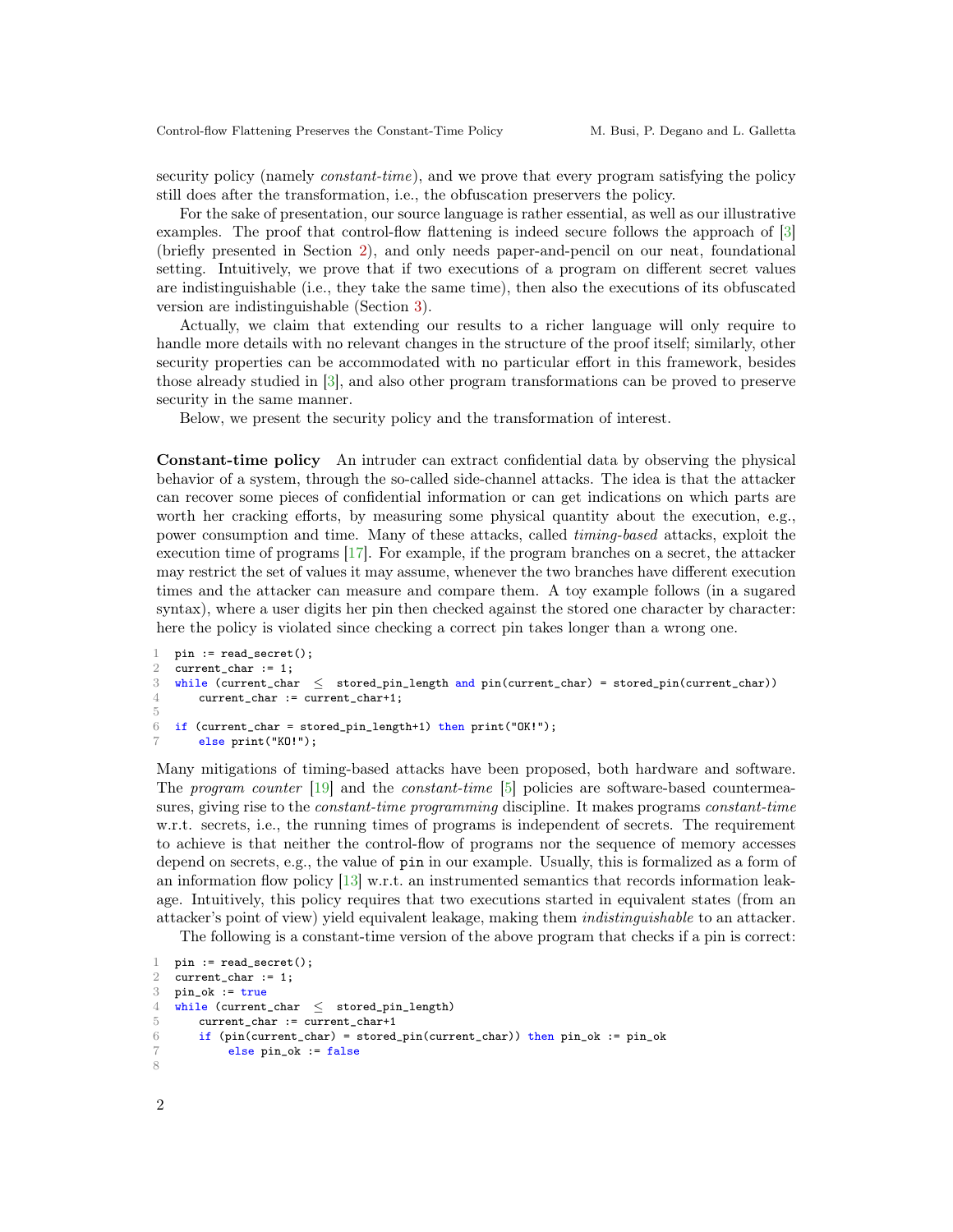```
9 if (pin_ok = true) then print("OK!);
10 else print("KO!");
```
Control-flow flattening A different securing technique is code obfuscation, a program transformation that aims at hiding the intention and the logic of programs by obscuring (portions of) source or object code. It is used to protect a software making it more difficult to reverse engineer the (source/binary) code of the program, to which the attacker can access. In the literature different obfuscations have been proposed. They range from only performing simple syntactic transformations, e.g., renaming variables and functions, to more sophisticated ones that alter both the data, e.g., constant encoding and array splitting [\[12\]](#page-10-3), and the control flow of the program, e.g., using opaque predicates [\[12\]](#page-10-3) and inserting dead code.

Control-flow flattening is an advanced obfuscation technique, implemented in state-of-theart and industrial compilers, e.g., [\[16\]](#page-10-4). Intuitively, this transformation re-organizes the Control Flog Graph (CFG) of a program by taking its basic blocks and putting them as cases of a selective structure that dispatches to the right case. In practice, CFG flattening breaks each sequences of statements, nesting of loops and if-statements into single statements, and then hides them in the cases of a large switch statement, in turn wrapped inside a while loop. In this way, statements originally at different nesting level are now put next each other. Finally, to ensure that the control flow of the program during the execution is the same as before, a new variable pc is introduced that acts as a program counter, and is also used to terminate the while loop. The switch statement dispatches the execution to one of its cases depending on the value of pc. When the execution of a case of the switch statement is about to complete pc is updated with the value of the next statement to executed.

The obfuscated version of our constant-time example follows.

```
1 pc := 1;
2 while(1 \le pc)<br>3 switch(po
\frac{3}{4} switch(pc):
              case 1: pin := read_secret(); pc:= 2;
5 case 2: current_char := 1; pc:= 3;
6 case 3: pin\_ok := true; pc := 4;
7 case 4: if (current_char ≤ stored_pin_length) then pc:= 5; else pc := 9;
8 case 5: current_char := current_char+1; pc:= 6;
9 case 6: if (pin(current_char) = stored_pin(current_char)) then pc:= 7; else pc := 8;
10 case 7: pin\_ok := pin\_ok; pc := 4;<br>11 case 8: pin\_ok := false; pc := 4;
              case 8: pin\_ok := false; pc:= 4;
12 case 9: skip; pc:= 10;<br>13 case 10: if (pin_ok = 1)13 case 10: if (pin\_ok = true) then pc:= 11; else pc := 12;<br>14 case 11: print("0K!"); pc:= 0;
              case 11: print("OK!"); pc:= 0;
15 case 12: print("KO!"); pc:= 0;
```
Now the point is whether the new obfuscated program is still constant-time, which is the case. In general we would like to have guarantees that the attacks prevented by the constanttime based countermeasure are not possible in the obfuscated versions.

### <span id="page-2-0"></span>2 Background: CT-simulations

Typically, for proving the correctness of a compiler one introduces a simulation relation between the computations at the source and at the target level: if such a relation exists, we have the guarantee that the source program and the target program have the same observable behavior, i.e., the same set of traces.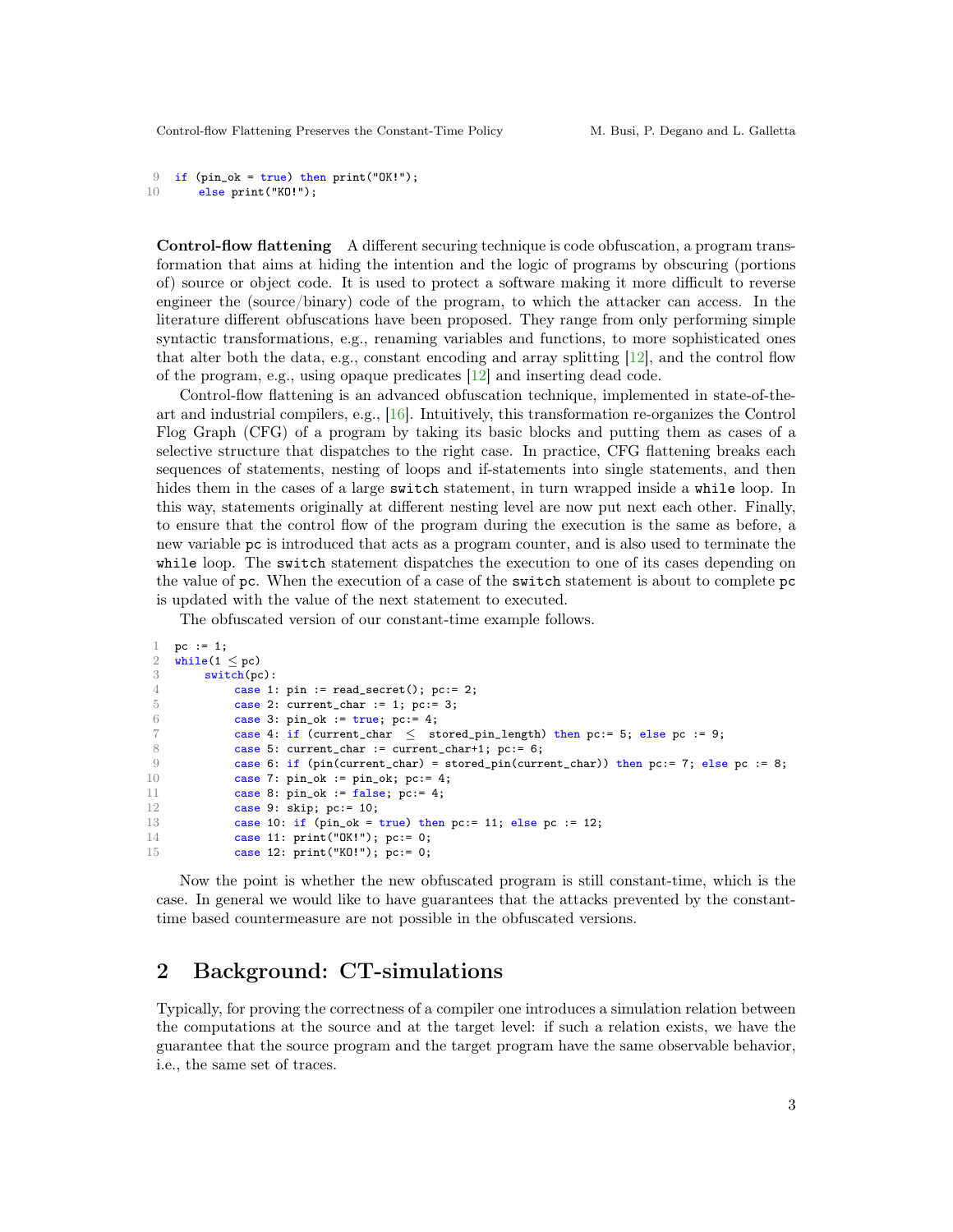A general method for proving that constant-time is also preserved by compilation generalizes this approach and is based on the notion of CT-simulation [\[3\]](#page-9-0). It considers three relations: a simulation relation between source and target, and two equivalences, one between source and the other between target computations. The idea is to prove that, given two computations at source level that are equivalent, they are simulated by two equivalent computations at the target level. Actually, CT-simulations guarantee the preservation of a particular form of noninterference, called observational non-interference. In the rest of this section, we briefly survey observational non-interference and how CT-simulations preserve it.

The idea is to model the behavior of programs using a labeled transition system of the form  $A \stackrel{t}{\rightarrow} B$  where A and B are program configurations and t represents the leakage associated with the execution step between A and B. The semantics is assumed deterministic. Hereafter, let the configurations of the source programs be ranged over by  $A, B, \ldots$  and those of the target programs be ranged over by  $\alpha, \beta, \ldots$ . We will use the dot notation to refer to commands and state inside configurations, e.g., A.cmd refers to the command part of the configuration  $A$ .<sup>[1](#page-3-0)</sup>

The leakage represents what the attacker learns by the program execution. Formally, the leakage is a list of atomic leakages where not cancellable. Observational non-interference is defined for complete executions (we denote  $S_f$  the set of final configurations) and w.r.t. an equivalence relation  $\phi$  on configurations (e.g., states are equivalent on public variables):

**Definition 2.1** (Observational non-interference  $[3]$ ). A program p is observationally noninterferent w.r.t. a relation  $\phi$ , written  $p \models ONI(\phi)$ , iff for all initial configurations  $A, A' \in S_i$ and configurations  $B, B'$  and leakages  $t, t'$  and  $n \in \mathbb{N}$ ,

$$
A \xrightarrow{t} B \wedge A' \xrightarrow{t'} B' \wedge \phi(A, A') \implies t = t' \wedge (B \in S_f \text{ iff } B' \in S_f).
$$

Hereafter, we denote a compiler/transformation with  $\llbracket \cdot \rrbracket$  and with  $\llbracket \mathfrak{p} \rrbracket$  the result of compiling a program p. Intuitively, a compiler  $\llbracket \cdot \rrbracket$  preserves observational non-interference when for every program  $\boldsymbol{p}$  that enjoys the property,  $\|\boldsymbol{p}\|$  does as well. Formally,

<span id="page-3-2"></span>**Definition 2.2** (Secure compiler). A transformation  $\llbracket \cdot \rrbracket$  preserves observational non-interference iff, for all programs p

$$
\mathsf{p} \models ONI(\phi) \Rightarrow [\![\mathsf{p}]\!] \models ONI(\phi).
$$

To show that a compiler  $\llbracket \cdot \rrbracket$  is secure, we follow [\[3\]](#page-9-0), and build a *general CT-simulation* in two steps. First we define a simulation, called general simulation, that relates computations between source and target languages. The idea is to consider related a source and a target configuration whenever, after they perform a certain number of steps, they end up in two still related configurations. Formally,

**Definition 2.3** (General simulation [\[3\]](#page-9-0)). Let num-steps( $\cdot$ ,  $\cdot$ ) be a function mapping source and target configurations to N. Also, let  $|\cdot|$  be a function from source configurations to N. The relation  $\approx_{\text{p}}$  is a general simulation w.r.t. num-steps( $\cdot$ , $\cdot$ ) whenever:

- 1.  $(\forall B, \alpha \cdot A \rightarrow B \land A \approx_{p} \alpha \implies (\exists \beta \cdot \alpha \rightarrow^{num\text{-}steps(A, \alpha)} \beta \implies B \approx_{p} \beta),$
- <span id="page-3-1"></span>2.  $(\forall B, \alpha \cdot A \rightarrow B \land A \approx_{p} \alpha \land num\text{-}steps(A, \alpha) = 0 \implies |B| < |A|$ ,
- 3. For any source configuration  $B \in S_f$  and target configuration  $\alpha$  there exists a target configuration  $\beta \in S_f$  such that  $\alpha \rightarrow^{num\text{-}steps(A,\alpha)} \beta \implies A \approx_{p} \beta$ .

<span id="page-3-0"></span> $1$ Following the convention of secure compilation, we write in a blue, sans-serif font the elements of the source language, in a red, bold one those of the target and in black those that are in common.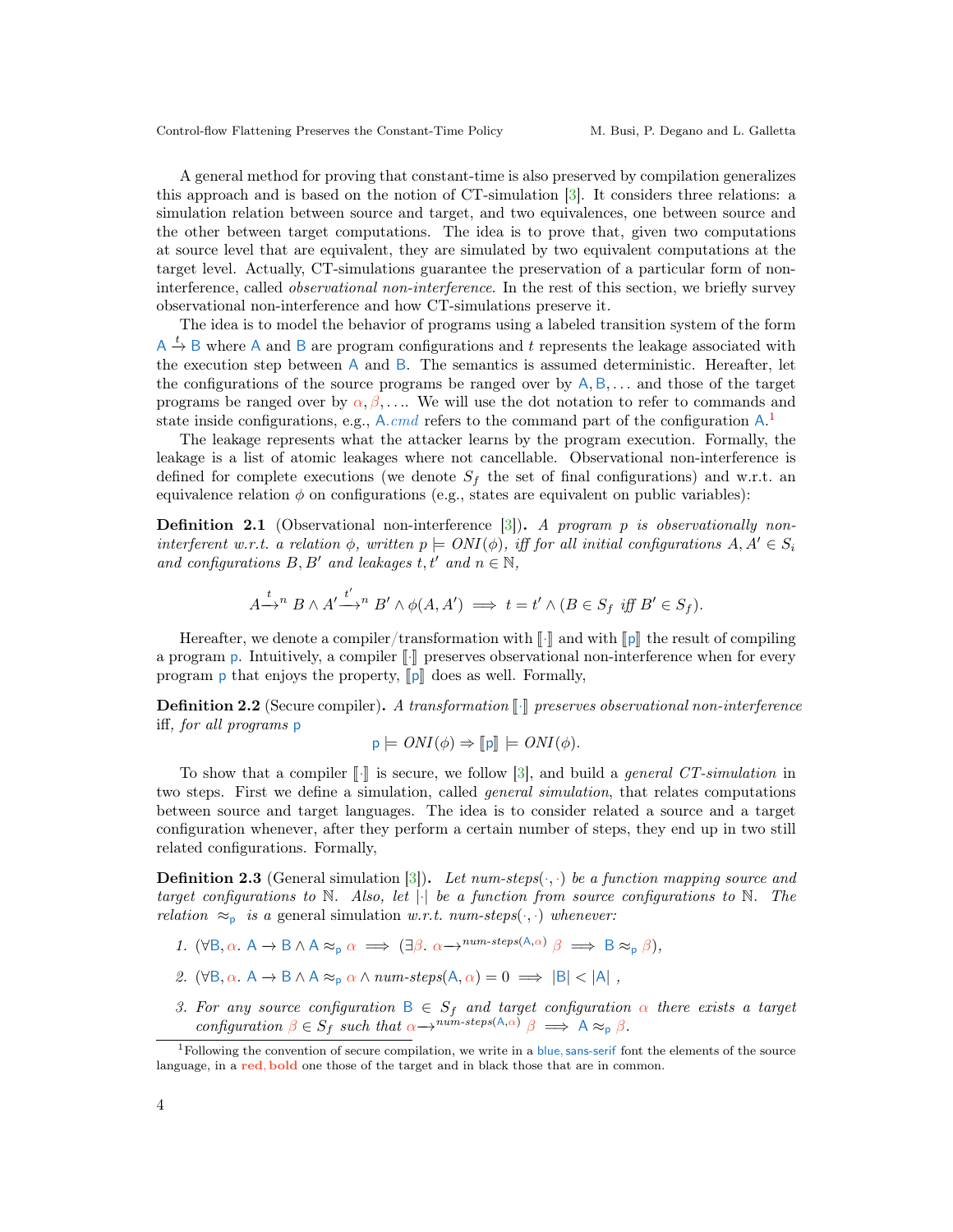Given two configurations A and  $\alpha$  in the simulation relation, the function num-steps(A,  $\alpha$ ) predicts how many steps  $\alpha$  has to perform for reaching a target configuration  $\beta$  related with the corresponding source configuration B. When num-steps(a,  $\alpha$ ) = 0, a possibly infinite sequence of source steps is simulated by an empty one at the target level. To avoid these situations the measure function  $|\cdot|$  is introduced and the condition [2](#page-3-1) of the above definition ensures that the measure of source configuration strictly decreases whenever the corresponding target one stutters.

The second step consists of introducing two equivalence relations between configurations:  $\frac{c}{m}$  relates configurations at the source and  $\frac{c}{m}$  at the target. These two relations and the simulation relation form a *general CT-simulation*. Formally,

**Definition 2.4** (General CT-simulation [\[3\]](#page-9-0)). A pair  $(\bar{\Xi}_s, \bar{\Xi}_t)$  is a general CT-simulation w.r.t.  $\approx_{\text{p}}$ , num-steps $(\cdot, \cdot)$  and  $|\cdot|$  whenever:

- 1.  $(\frac{c}{\equiv s}, \frac{c}{\equiv t})$  is a manysteps CT-diagram, *i.e.*, *if* 
	- $A \equiv_s A'$  and  $\alpha \equiv_t \alpha'$ ;
	- $A \stackrel{t}{\rightarrow} B$  and  $A' \stackrel{t}{\rightarrow} B'$ ;
	- $\bullet \ \ \alpha \longrightarrow^{r} \textit{num-steps}(\mathsf{A},\alpha) \ \ \beta \ \ and \ \ \alpha' \longrightarrow^{r'} \textit{num-steps}(\mathsf{A}',\alpha') \ \ \beta';$
	- $A \approx_{p} \alpha$ ,  $A' \approx_{p} \alpha'$ ,  $B \approx_{p} \beta$  and  $B' \approx_{p} \beta'$

then

- $\tau = \tau'$  and num-steps(A,  $\alpha$ ) = num-steps(A',  $\alpha'$ );
- $B \equiv_s B'$  and  $\beta \equiv_t \beta'$ ;
- 2. if A, A' are initial configurations, with targets  $\alpha, \alpha'$ , and  $\phi(A, A')$ , then  $A \equiv_{s} A'$  and  $\alpha \stackrel{\mathsf{c}}{=}{}_{t} \alpha'$ ;
- 3. If  $A \stackrel{c}{\equiv}_s A'$ , then  $A \in S_f \iff A' \in S_f$ ;
- 4.  $(\bar{\Xi}_s, \bar{\Xi}_t)$  is a final CT-diagram [\[3\]](#page-9-0), i.e., if
	- $A \equiv_s A'$  and  $\alpha \equiv_t \alpha'$ ;
	- $\bullet$  A and  $A'$  are final;
	- $\bullet \ \ \alpha \longrightarrow^{r} \textit{num-steps}(\mathbf{A}, \alpha) \ \ \beta \ \ and \ \ \alpha' \longrightarrow^{r'} \textit{num-steps}(\mathbf{A}', \alpha') \ \ \beta';$
	- $A \approx_{p} \alpha$ ,  $A' \approx_{p} \alpha'$ ,  $B \approx_{p} \beta$  and  $B' \approx_{p} \beta'$

then

- $\tau = \tau'$  and num-steps(A,  $\alpha$ ) = num-steps(A',  $\alpha'$ );
- $\beta \stackrel{c}{\equiv}_t \beta'$  and they are both final.

The idea is that the relations  $\frac{c}{\equiv_s}$  and  $\frac{c}{\equiv_t}$  are stable under reduction, i.e., preservation of the observational non-interference is guaranteed. The following theorem, referred to in [\[3\]](#page-9-0) as Theorem 6, gives a sufficient condition to establish constant-time preservation.

<span id="page-4-0"></span>**Theorem 2.1** (Security). If p is constant-time w.r.t.  $\phi$  and there is a general CT-simulation w.r.t. a general simulation, then  $\llbracket \mathbf{p} \rrbracket$  is constant-time w.r.t.  $\phi$ .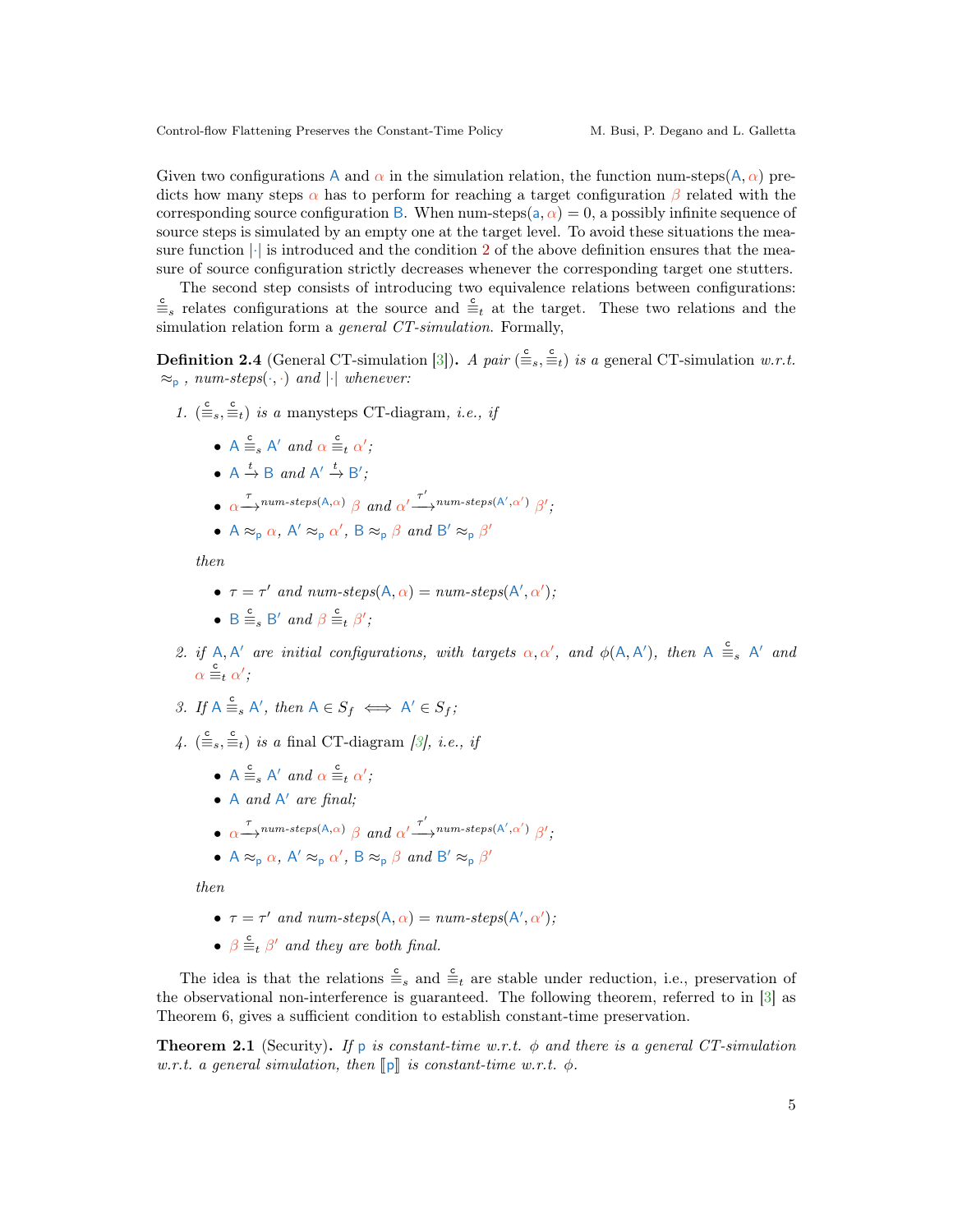### <span id="page-5-0"></span>3 Proof of preservation

In this section, we present the proof that control-flow flattening preserves constant-time policy. We first introduce a small imperative language, its semantics in the form of a LTS and our leakage model. Then, we formalize our obfuscation as a function from syntax to syntax, and finally we prove the preservation of the security policy.

#### 3.1 The language and its (instrumented) semantics

We consider a small imperative language with arithmetic and boolean expressions. Let Var be a set program identifiers, the syntax is

$$
AExpr \ni e ::= v \mid x \mid e_1 \text{op } e_2 \qquad v \in \mathbb{Z}, \quad \text{op } \in \{+, -, *, /, *, \}
$$
\n
$$
BExpr \ni b ::= \text{true} \mid \text{false} \mid b_1 \text{or } b_2 \mid \text{not } b \mid e_1 \le e_2 \mid e_1 = e_2
$$
\n
$$
Cmd \ni c ::= \text{skip} \mid x := e \mid c_1; \ c_2 \mid \text{if } b \text{ then } c_1 \text{ else } c_2 \mid \text{while } b \text{ do } c
$$

We assume that each command in the syntax carries a permanent color either white or not, typically  $\mathcal{F}$ . Also, we stipulate that each while statement and all its components get a unique non-white color, and that there is a function *color* yielding the color of a statement.

Now, we define the semantics and instantiate the framework of [\[3\]](#page-9-0) to the non-cancelling constant-time policy. For that, we define a leakage model to describe the information that an attacker can observe during the execution. Recall from the previous section that the leakage is a list of atomic leaks. We denote with  $\cdot$  the list concatenation and with [a] a list with a single element a. Arithmetic and boolean expressions leak the sequence of operations required to be evaluated; we assume that there is an observable op, associated with the arithmetic operation being executed, but not with the logical ones (slightly simplifying [\[3\]](#page-9-0)). Also we denote with  $\bullet$ absence of leaking. Our leakage model is defined by the following function  $leak(\cdot, \cdot)$  that given an expression (either arithmetic or boolean) and a state returns the corresponding leakage:

$$
leak(v, \sigma) = leak(\mathbf{x}, \sigma) = leak(\mathbf{true}, \sigma) = leak(\mathbf{false}, \sigma) = [\bullet]
$$

$$
leak(\mathtt{not}\ b, \sigma) = leak(b, \sigma)
$$

$$
leak(e_1 \mathtt{op}\ e_2, \sigma) = leak(e_1, \sigma) \cdot leak(e_2, \sigma) \cdot \mathtt{op}
$$

$$
leak(e_1 \le e_2, \sigma) = leak(e_1 = e_2, \sigma) = leak(b_1 \mathtt{or}\ b_2, \sigma) = leak(e_1, \sigma) \cdot leak(e_2, \sigma)
$$

Accesses to constants and identifiers leak nothing; boolean and relational expressions leak the concatenation of the leaks of their sub-expressions; the arithmetic expressions append the observable of the applied operator to the leaks of their sub-expressions.

We omit the semantics of arithmetic and boolean expression  $\lbrack \cdot \rbrack_{\sigma}$  because fully standard [\[20\]](#page-10-5); we only assume that each syntactic arithmetic operator op has a corresponding semantic operator op.

The semantics of commands is given in term of a transition relation  $\stackrel{t}{\rightarrow}$  between configurations where t is the leakage of that transition step. As usual a configuration is a pair  $c, \sigma$ consisting of a command and a state  $\sigma \in Store$  assigning values to program identifiers. Given a program p the set of initial configurations is  $S_i = \{p, \sigma \mid \sigma \in \text{Store}\}\,$ , and that of final configurations is  $S_f = \{\text{skip}, \sigma \mid \sigma \in \text{Store}\}.$ 

Figure [1](#page-6-0) reports the instrumented semantics of the language. Moreover, the semantics is assumed to keep colors, in particular in the rule for an  $F$ -colored while, all the components of the if in the target are also  $F$ -colored, avoiding color clashes (see the .pdf for colors).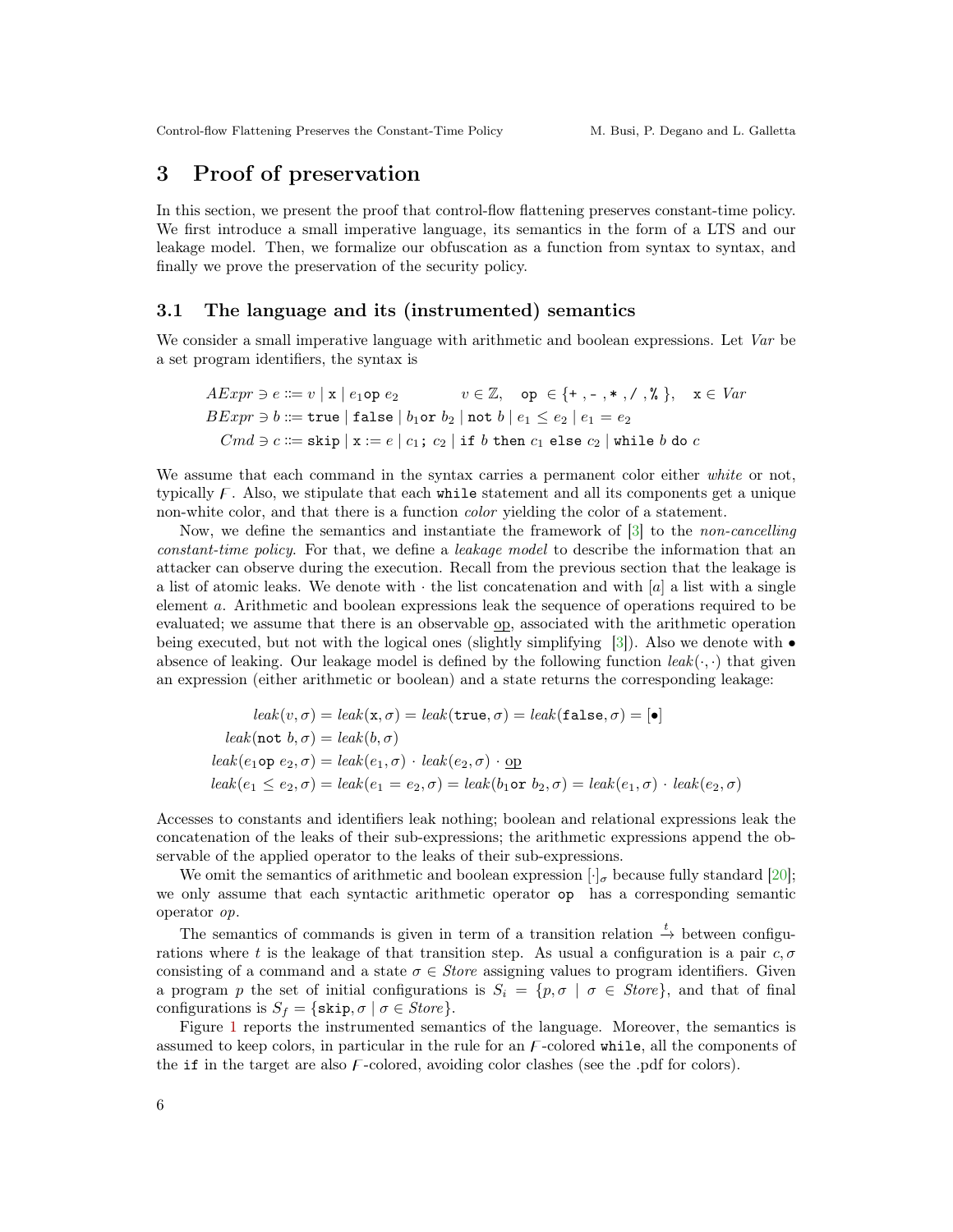

while  $b$  do  $c,\sigma \overset{[\bullet]}{\longrightarrow}$  if  $b$  then  $(c;$  while  $b$  do  $c)$  else skip,  $\sigma$ 

<span id="page-6-0"></span>Figure 1: Instrumented operational semantics for commands.

### <span id="page-6-1"></span>3.2 Control-flow flattening formalization

Recall that the initial program being obfuscated is p. For the sake of presentation, we will adopt the sugared syntax we used in Section [1](#page--1-4) and represent a sequence of nested conditionals in the obfuscated program as the command switch e : cs, where  $cs = [v_1, c_1); \ldots; (v_n : c_n]$ , with semantics

| $( {\bf e} _{\sigma}, {\bf c}) \notin {\bf c} {\bf s}$              | $( {\bf e} _{\sigma}, {\bf c}) \in \textsf{cs}$                 |
|---------------------------------------------------------------------|-----------------------------------------------------------------|
| switch e : cs, $\sigma \xrightarrow{leak(e,\sigma)}$ skip, $\sigma$ | switch e : cs, $\sigma \xrightarrow{leak(e, \sigma)} c, \sigma$ |

Now, let pc be a fresh identifier, called *program counter*. Then, following  $[8]$ , the obfuscated version  $\llbracket c \rrbracket$  of the command c is

$$
\begin{aligned} \texttt{pc} &:= 1 \texttt{;} \\ \texttt{while} & \ 1 \leq \texttt{pc} \ \texttt{do} \\ & \texttt{switch} \ \texttt{pc} : \mathit{labeled}(\texttt{pc}, \texttt{c}, 1, \theta) \end{aligned}
$$

where

 $labeled(pc, skip, n, m) = [(n, skip; pc := m)]$  $labeled(pc, x := e, n, m) = [(n, x := e; pc := m)]$  $labeled(pc, c_1; c_2, n, m) = labeled(pc, c_1, n, n + size(c_1)) \cdot labeled(pc, c_2, n + size(c_1), m)$ labeled(pc, if b then  $c_1$  else  $c_2, n, m$ ) =  $[(n, \text{if } b \text{ then } pc := n + 1 \text{ else } pc := n + 1 + size(c_1))]$ .  $labeled(p_{\text{C}}, c_1, n+1, m) \cdot \text{labeled}(p_{\text{C}}, c_2, n+1 + \text{size}(c_1), m)$  $labeled(pc, while b do c, n, m) =$  $[(n, if b then pc := n + 1 else pc := n + 1 + size(c))]$ .  $labeled(p, c, n+1, n) \cdot [(n+1+size(c), skip; pc := m)]$ 

with  $size(\cdot)$  defined as follows

 $size(c) = 1$  if  $c \in \{skip,;\} \ldots = \cdot\}$  $size(c_1; c_2) = size(c_1) + size(c_2)$  $size(i f b then c_1 else c_2) = 1 + size(c_1) + size(c_2)$  $size(\text{while }b \text{ do } c) = 2 + size(c)$ 

The obfuscated version of a program p is a loop with condition  $1 \leq pc$  and with body a switch statement. The switch condition is on the values of  $pc$  and its cases correspond to the flattened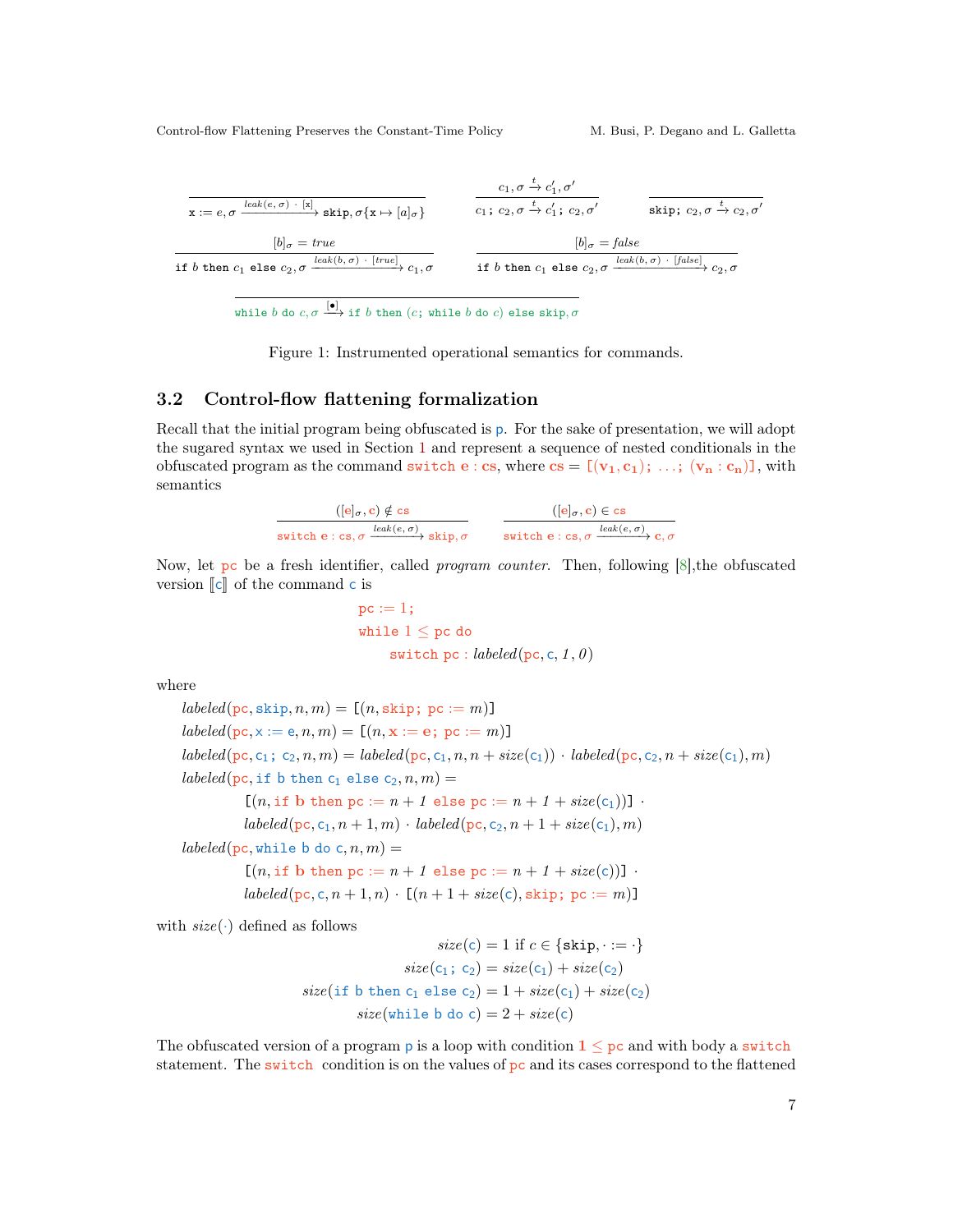statements, obtained from the function *labeled* ( $pc$ , c, n, m). It returns a list containing the cases of the switch and it is inductively defined on the syntax of commands: the first parameter pc is the identifier to use for program counter; the second is the command c to be flattened; the parameter n represents the value of the guard of the case generated for the first statement of c; the last parameter m represents the value to be assigned to pc by the last switch case generated. For example, the flattening of a sequence  $c_1$ ;  $c_2$  generates the cases corresponding to  $c_1$  and  $c_2$ , and then concatenates them. Note that the values of the program counter for the cases of c<sub>2</sub> start from the value assigned to pc by the last case generated for c<sub>1</sub>, i.e.,  $n+size(c_1)$ , where the function  $size(\cdot)$  returns the "length" of  $c_1$ . For a program p, we use 1 as initial value of n and 0 as last value to be assigned so as to exit from the while loop.

#### 3.3 Correctness and security

Since obfuscation does not change the language (apart from sugaring nested if commands); the operational semantics is deterministic; and there are no unsafe programs (i.e., a program gets stuck iff execution has completed), the correctness of obfuscation directly follows from the existence of a general simulation between the source and the target languages [\[3\]](#page-9-0). For that, inspired by [\[8\]](#page-10-6), we define the relation  $\approx_{p}$  between source and target configurations shown in Figure [2.](#page-8-0) Intuitively, the relation  $\approx_{p}$  matches source and target configurations with the same behaviour, depending on whether they are final (third rule), their execution originated from a loop (Rule (COLORED)) or not (Rule (WHITE)). Note that we differentiate white and colored cases as to avoid circular reasoning in the derivations of  $\approx_{p}$ . More specifically, our relation matches a configuration A in the source with a corresponding  $\alpha$  in the target. Actually,  $\alpha$ .cmd is the while loop of the obfuscated program (fourth premise in Rule (WHITE) and third in Rule (COLORED)), whereas  $\alpha \cdot \sigma$  is equal to  $A \cdot \sigma$  except for the value of pc. Its value is mapped to the case of the switch corresponding to the next command in A (first premise in Rule (WHITE) and fifth in Rule (COLORED)).

To understand how our simulation works, recall the example from Section [1.](#page--1-4) By Rule (White) we relate the configuration reached at line (3) at the source level with that of the obfuscated program starting at line (2) and with a state equal to that of the source level with the additional binding  $p \in \mathcal{F}$  3. Similarly, we relate the configuration reached at line (6) at the source level and its obfuscated counterpart (again at line  $(2)$  at the obfuscated level), using Rule (COLORED) and noting that the source configuration derives from the execution of a loop.

The following theorem ensures that the relation  $\approx_{p}$  is a general simulation.

<span id="page-7-0"></span>**Theorem 3.1.** For all programs p, the relation  $\approx_{p}$  is a general simulation.

The correctness of the obfuscation is now a corollary of Theorem [3.1.](#page-7-0)

Corollary 3.1 (Correctness). For all commands c and store  $\sigma$ 

c,  $\sigma \rightarrow^*$  skip,  $\sigma'$  *iff*  $[\![c]\!], \sigma \rightarrow^*$  skip,  $\sigma'$ 

The next step is showing that the control-flow flattening obfuscation preserves the constanttime programming policy. For that we define  $\stackrel{c}{\equiv}$  below and we show that  $(\stackrel{c}{\equiv}, \stackrel{c}{\equiv})$  is a general CT-simulation, as required by Theorem [2.1.](#page-4-0)

**Definition 3.1.** Let A and A' be two (source or obfuscated) configurations, then  $A \triangleq A'$  iff  $\mathcal{A}.cmd = \mathcal{A}'.cmd.$ 

We prove the following: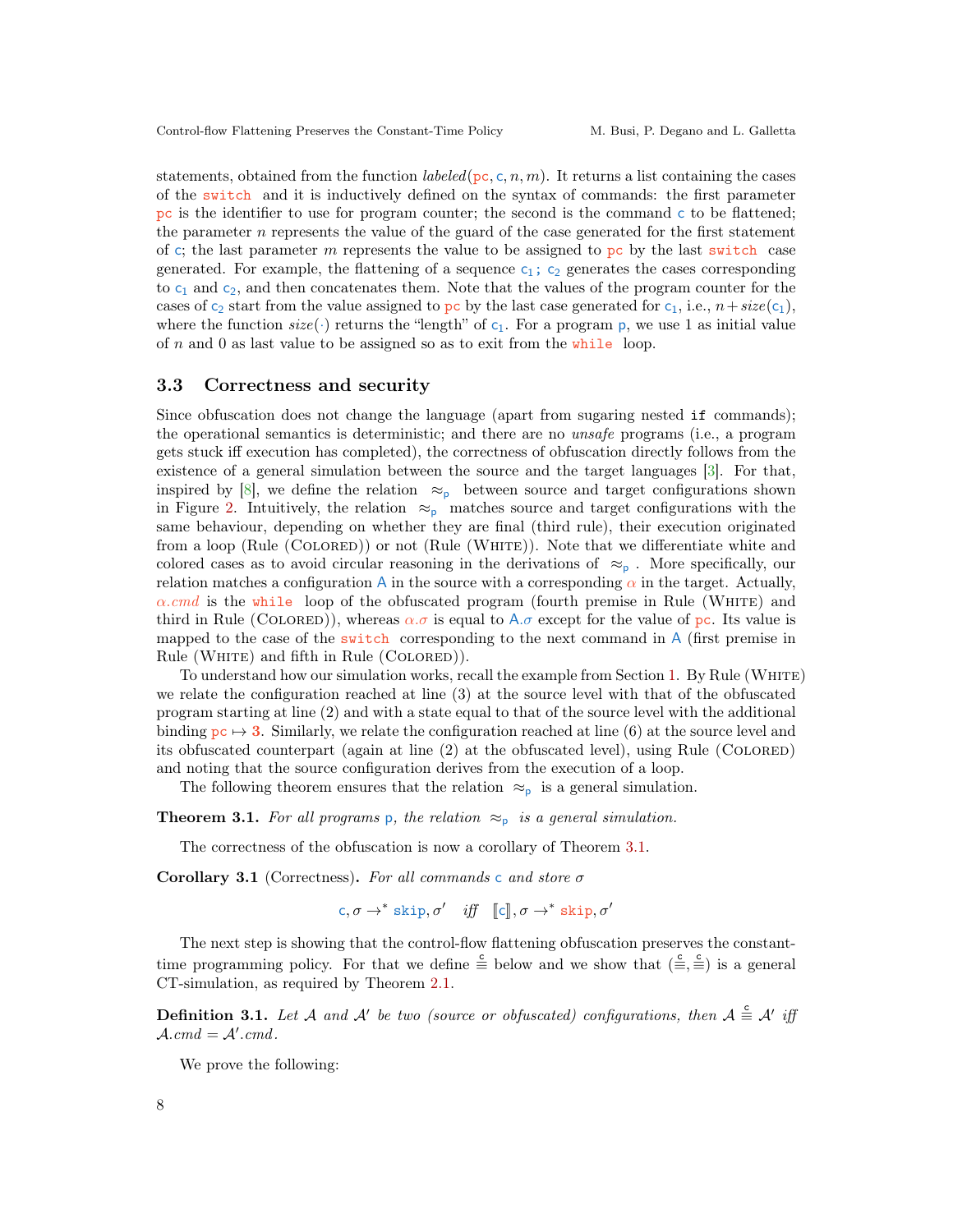

where  $\sim \in \{\diamond, \bowtie\}$ , and the first parameter  $(n_0)$  is immaterial in  $\bowtie$ .

<span id="page-8-0"></span>Figure 2: Definition of  $\approx_{\text{p}}$  relation on configurations and its auxiliary relations.

**Theorem 3.2.** The pair  $(\bar{\Xi}, \bar{\Xi})$  is a general CT-simulation w.r.t.  $\approx_{p}$ , num-steps $(\cdot, \cdot)$  and  $|\cdot|$ .

The main result of our paper directly follows from the theorem above, because the transformation in Section [3.2](#page-6-1) satisfies Definition [2.2:](#page-3-2)

Corollary 3.2 (Constant-time preservation).

The control-flow fattening obfuscation preserves the constant-time policy.

The proofs of the theorems above are available online [\[9\]](#page-10-7).

### 4 Conclusions

In this paper we applied a methodology from the literature [\[3\]](#page-9-0) to the advanced obfuscation technique of control-flow flattening and proved that it preserves the constant-time policy. For that, we have first defined what programs leak. Then, we have defined the relation  $\approx_{p}$ between source and target configurations – that roughly relates configurations with the same behavior – and proved that it adheres to the definition of general simulation. Finally, we proved that the obfuscation preserves constant time by showing that the pair  $(\equiv \frac{c}{\equiv})$  is a general CTsimulation, as required by the framework we instantiated. As a consequence, the obfuscation based on control-flow flattening is proved to preserve the constant-time policy.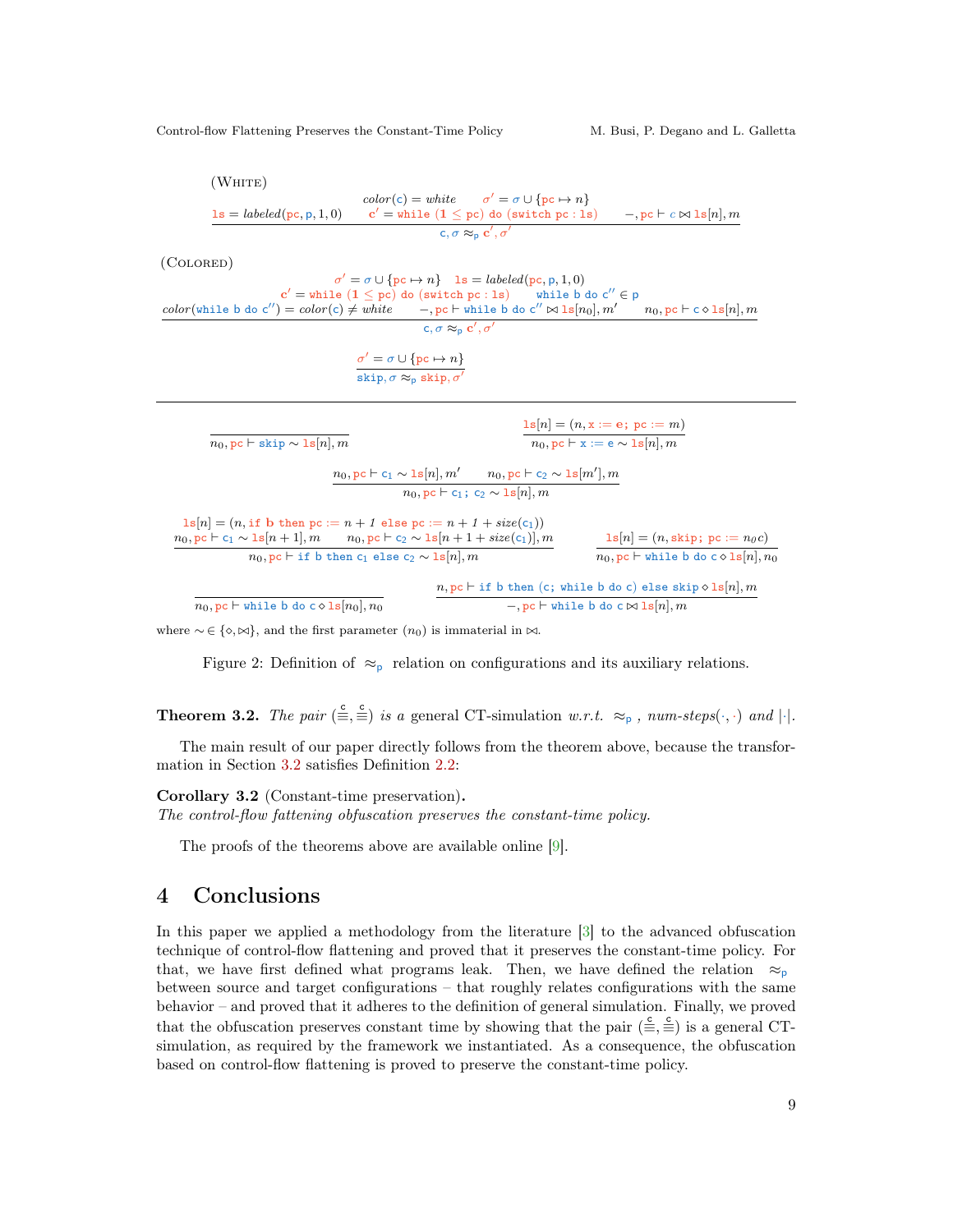Future work will address proving the security of other obfuscations techniques, and considering other security properties, e.g., general safeties or hyper-safeties. Here we just considered a passive attacker that can only observe the leakage, and an interesting problem would be to explore if our result and the current proof technique scale to a setting with active attackers that also interferes with the execution of programs. Indeed, recently new secure compilation principles have been proposed to take active attackers into account [\[1\]](#page-9-2).

Related Work Program obfuscations are widespread code transformations [\[18,](#page-10-8) [12,](#page-10-3) [16,](#page-10-4) [11,](#page-10-9) [4,](#page-9-3) [25\]](#page-10-10) designed to protect software in settings where the adversary has physical access to the program and can compromise it by inspection or tampering. A great deal of work has been done on obfuscations that are resistant against reverse engineering making the life of attackers harder. However, we do not discuss these papers because they do not consider formal properties of the proposed transformations. We refer the interested reader to [\[14\]](#page-10-11) for a recent survey.

Since to the best our knowledge, ours is the first work addressing the problem of security preservation, here we focus only on those proposals that formally studied the correctness of obfuscations. In [\[23,](#page-10-12) [24\]](#page-10-13) a formal framework based on abstract interpretation is proposed to study the effectiveness of obfuscating techniques. This framework not only characterizes when a transformation is correct but also measures its resilience, i.e., the difficulty of undoing the obfuscation. More recently, other work went in the direction of fully verified, obfuscating compilation chains [\[6,](#page-10-14) [8,](#page-10-6) [7\]](#page-10-15). Among these [\[8\]](#page-10-6) is the most similar to ours, but it only focusses on the correctness of the transformation, and studies it in the setting of the CompCert C compiler. Differently, here we adopted a more foundational approach by considering a core imperative language and proved that the considered transformation preserves security.

As for secure compilation, we can essentially distinguish two different approaches. The first one only considers passive attackers (as we do) that do not interact with the program but that try to extract confidential data by observing its behaviour. Besides [\[3\]](#page-9-0), recently there has been an increasing interest in preserving the verification of the constant time policy, e.g., a version of the CompCert C compiler [\[2\]](#page-9-4) has been released that guarantees that preservation of the policy in each compilation step. The second approach in secure compilation considers active attackers that are modeled as contexts in which a program is plugged in. Traditionally, this approach reduces proving the security preservation to proving that the compiler is fully-abstract [\[21\]](#page-10-16). However, recently new proof principles emerged, see [\[1,](#page-9-2) [22\]](#page-10-17) for an overview.

### References

- <span id="page-9-2"></span>[1] Carmine Abate, Roberto Blanco, Deepak Garg, Catalin Hritcu, Marco Patrignani, and Jérémy Thibault. Journey beyond full abstraction: Exploring robust property preservation for secure compilation. In 32nd IEEE Computer Security Foundations Symposium, pages 256–271, 2019.
- <span id="page-9-4"></span>[2] Gilles Barthe, Sandrine Blazy, Benjamin Grégoire, Rémi Hutin, Vincent Laporte, David Pichardie, and Alix Trieu. Formal verification of a constant-time preserving C compiler. PACMPL, 4(POPL):7:1–7:30, 2020.
- <span id="page-9-0"></span>[3] Gilles Barthe, Benjamin Grégoire, and Vincent Laporte. Secure compilation of side-channel countermeasures: The case of cryptographic "constant-time". In 31st IEEE Computer Security Foundations Symposium, CSF, pages 328–343, 2018.
- <span id="page-9-3"></span>[4] Mihai Bazon. Uglifyjs - javascript parser, compressor, minifier written in js. [http://lisperator.](http://lisperator.net/uglifyjs/) [net/uglifyjs/](http://lisperator.net/uglifyjs/). Online; last access Dec 2019.
- <span id="page-9-1"></span>[5] Daniel J. Bernstein. Cache-timing attacks on AES. [https://cr.yp.to/antiforgery/](https://cr.yp.to/antiforgery/cachetiming-20050414.pdf) [cachetiming-20050414.pdf](https://cr.yp.to/antiforgery/cachetiming-20050414.pdf), 2005. Online; last access Nov 2019.